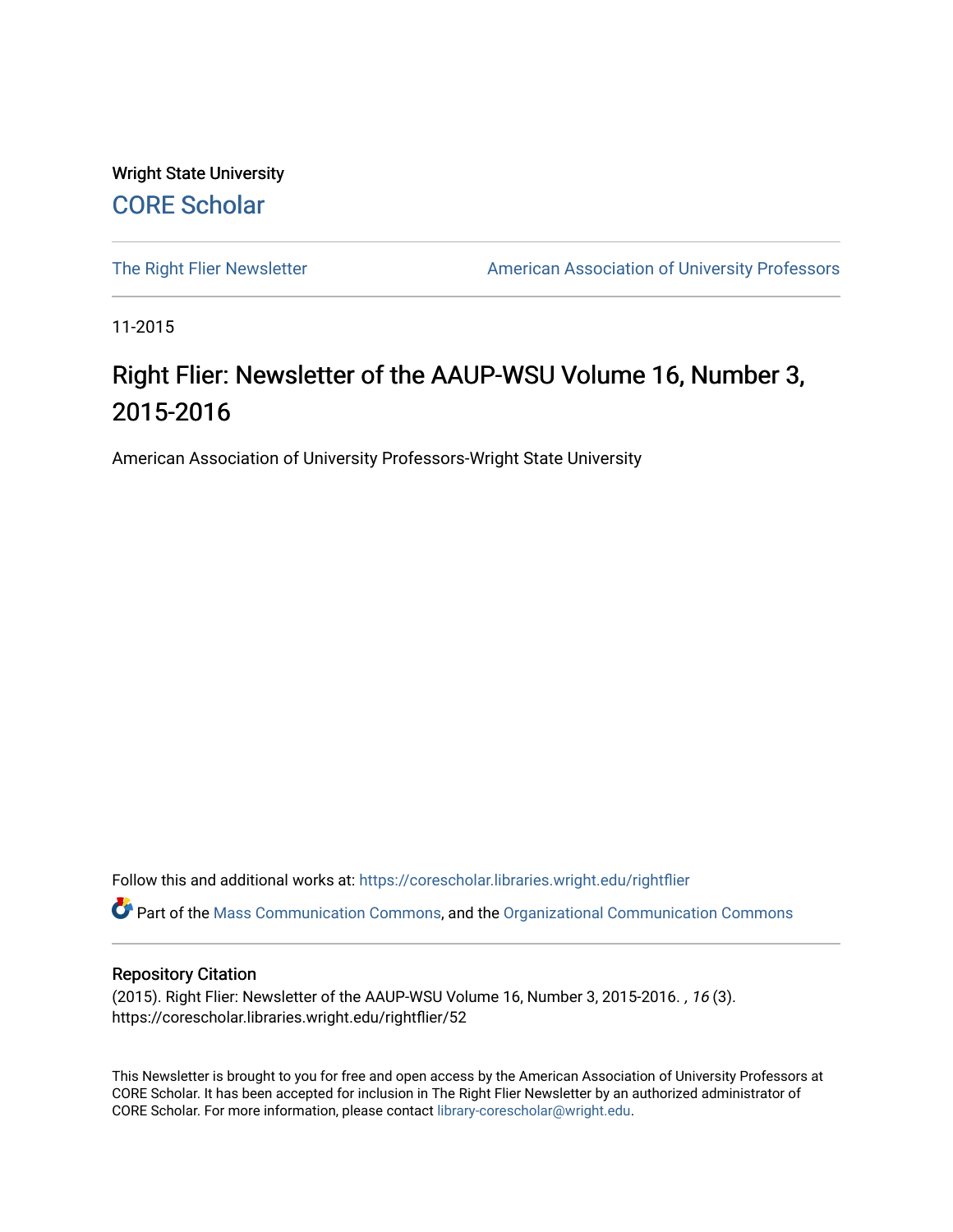# **The Right Flier**

# **The Newsletter of AAUP-WSU**

**Volume 16, Number 3 2015-2016**

**Editors: Marty Kich and Linda Farmer**

The sole purpose of this newsletter is to introduce a number of proposed amendments to the Chapter Constitution and Bylaws (CC&B). By and large, they fall into three categories.

First, there are amendments pertaining to who is eligible to join AAUP-WSU. Of course, BUFMs will be eligible, but also full-time faculty with major administrative duties (like Deans and Chairs) who would become BUFMs upon leaving the administrative assignment. See boxed notes on pages 2 & 3 below.

This change stems from national AAUP dues-collection regulations that apply to chapters which, like ours, bear collective bargaining responsibility. It's difficult or impossible to have members of such a chapter who are neither members of an existing collective bargaining unit nor even potentially so.

Second, there are amendments calling for additional positions on the Executive Committee made necessary by the retirements of some long-serving chapter officers who made very major contributions beyond their designated duties.

Third, there are amendments that permit electronic or online voting to be used when the chapter elects officers or ratifies CBAs. Also, the time required for CBA ratification is lessened when electronic or online voting is used.

Below, you will find a several-page document entitled "Reasons for Proposed Amendments to the AAUP-WSU Chapter Constitution and Bylaws." It is required by "Article XI: Amendments" in the current CC&B and may help you digest the proposed amendments.

# **Reasons for Proposed Amendments to the AAUP-WSU Chapter Constitution and Bylaws**

Please note that some of the proposed amendments are not mentioned below. However all such unmentioned amendments are either minor writing improvements (e.g., see the change to II A listed before III A 1); factual corrections (e.g., see the final paragraph in III A, which replaces inaccurate previous language implying that one had to join national AAUP before joining AAUP-WSU); or opportunities to say once or twice what had been said several times (e.g., annual evaluations of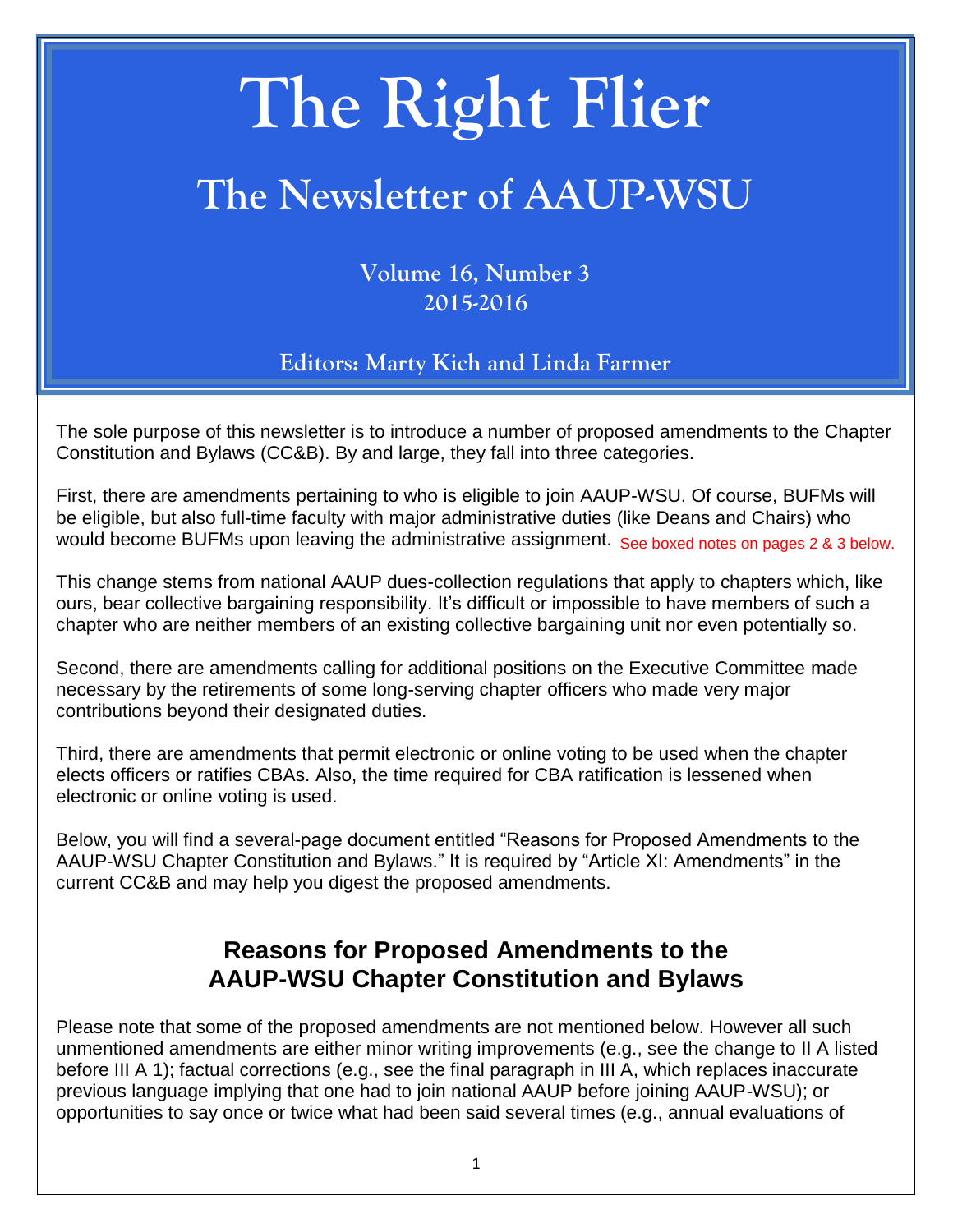appointed officers are performed by elected officers, and those evaluated have the right to respond; see the paragraph following the bulleted list of four appointed officers in V A).

The page numbers below coincide with those in the pdf file--*proposed amendments 2015.11.04.pdf*- that is being made available to all RCMs.

The Executive Committee is not aware of any objections to the proposed amendments.

Page 3, II A 1: brings quoted language up to date

#### Page 5, III A:

This change in who is eligible for AAUP-WSU membership stems from national AAUP duescollection regulations that apply to chapters which, like ours, bear collective bargaining responsibility. It's difficult or impossible to have members of such a chapter who are neither members of an existing collective bargaining unit nor even potentially so. (E.g., fulltime faculty with major administrative duties, like Chairs and Deans and higher, are not in any CB unit, but they would become CB unit members upon leaving the administrative assignment, and they are eligible for associate member status with national AAUP).

However, see new Article XIV.

**Please see the additional note on page 3 below.**

Page 6, III D (deleted): this deletion is a consequence of the membership eligibility changes in III A.

### Pgs. 6-7, IV A; also pgs. 7-9, V A:

These amendments add two new appointed officers, change the name of one current appointed officer, and distribute to a larger number of officers various duties that have heretofore been borne by a small number of officers. They also assign voting rights to the appointed officers that apply to most votes. Finally, the definition of quorum is adjusted to reflect the larger number of voting officers.

Specifically:

- 1. The appointed Grievance and Contract Administration Officer position will be re-named Grievance Officer. (See V A 2 g.)
- 2. The duties formerly borne by the Grievance and Contract Administration Officer (and assistants, if any) will now be shared by the Grievance Officer (and assistants) and the first of the two new appointed officers, the Contract Administration Officer. (See V A 2 t.)

Notably, the new Contract Administration Officer will manage our chapter database.

- 3. The second of the two new appointed officers, the Media Officer (see V A 2 s) will bear some of the duties formerly borne entirely by the elected Communication Officer, about which see IV A 4.
- 4. Appointed officers will have voting rights, except that they will not vote on evaluations of (or directions given to) appointed officers or on who will fill appointed officer positions. See the the first sentence of V A and the two paragraphs immediately before V A 1.